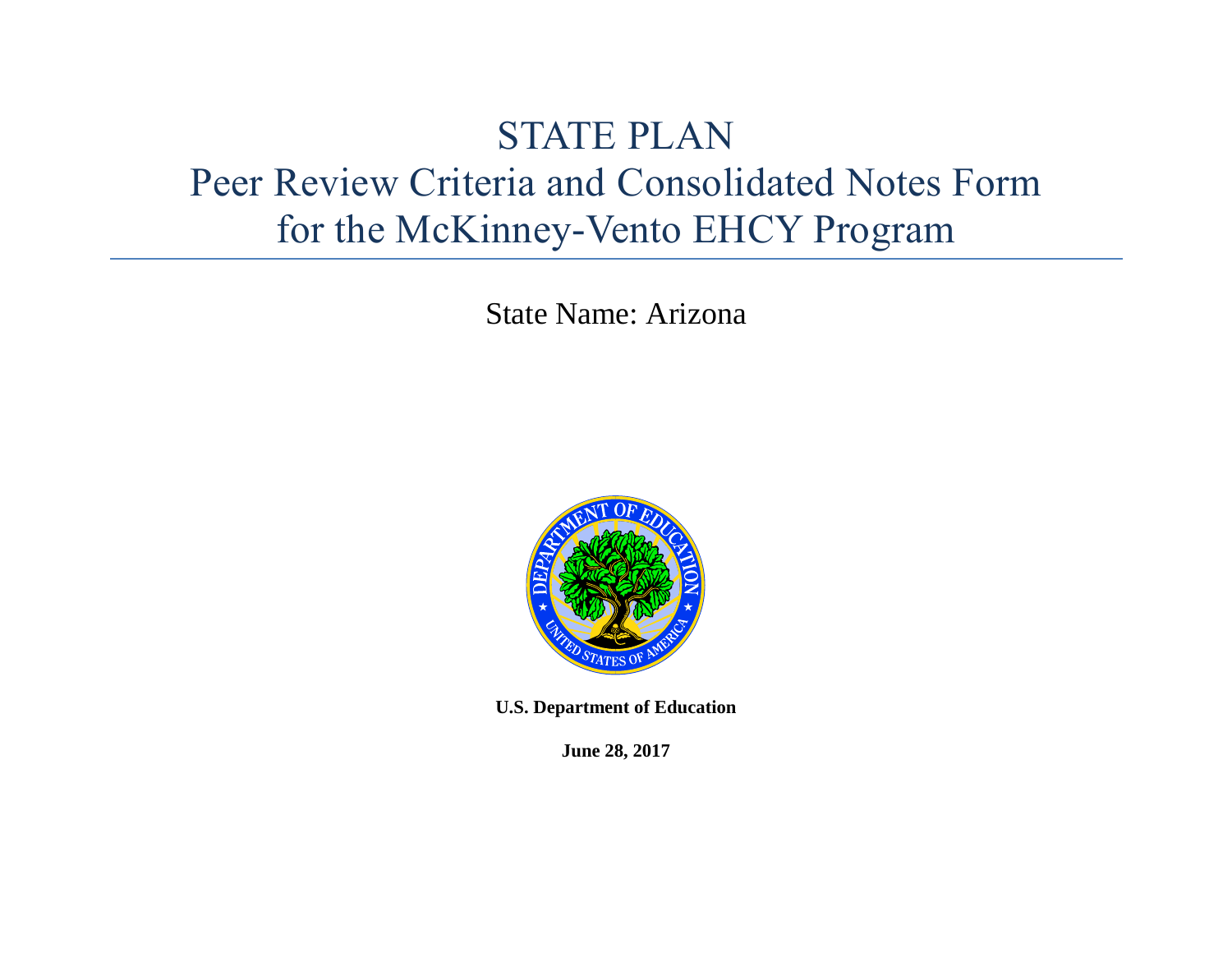### **Background**

Peer reviewers will apply their professional judgment and experiences when responding to the questions in response to the criteria below. Consistent with section 1111(a)(4)(C) of the Elementary and Secondary Education Act, peer reviewers will conduct an objective review of State plans in their totality and out of respect for State and local judgments, with the goal of supporting State- and local-led innovation and providing objective feedback on the technical, educational, and overall quality of a State plan, including the validity and reliability of each element of the plan. Reviewer responses to the questions inform the written determination of the Secretary regarding the State plan.

#### Role of the Peer Reviewers

- Each peer reviewer will independently review a consolidated State plan in accordance to the criteria for Title VII, Subtitle B of the McKinney-Vento Homeless Assistance Act's Education for Homeless Children and Youth Program (EHCY). Each reviewer will record their responses to the questions, will note where changes may be necessary for an SEA to fully address statutory and regulatory requirements, and may also present suggestions for improving the plan or to highlight best practices. Each peer will create individual recommendations to guide the remote review. These are submitted to the Department but will not be shared with the State.
- A panel of peer reviewers will meet remotely to discuss each SEA's plan. The panel of peer reviewers will generate one set of peer review notes that reflects their collective review and evaluation of the SEA's State plan, but the panel is not required to reach consensus. The notes should reflect all reviewer perspectives on each item.

After the peer review is completed, each SEA will receive the final peer review notes that include the peer reviewers' responses to the questions and any recommendations to improve the SEA's State plan in the sections that the peers reviewed. The peer review notes serve two purposes: 1) they constitute the official record of the peer review panel's responses to questions regarding how an SEA's State plan addresses the statutory and regulatory requirements; and 2) they provide technical assistance to the SEA on how to improve its plan. The peer review notes also serve as recommendations to the Secretary to determine what, if any, additional information to request from the SEA. Taking into consideration the peer reviewers' recommendations, the Department will provide feedback to each SEA that outlines the areas the SEA must address, if any, prior to the Secretary's approving its State plan. If a plan cannot be approved, the Department will offer the State an opportunity to revise and resubmit its plan and have a hearing, consistent with ESEA section 8451.

Consistent with ESEA section 1111(a)(5), the Department will make publicly available all peer review guidance, training, and final peer panel notes. The names of peer reviewers will be made publicly available at the completion of the review of all State Plans, though the peer reviewers for any individual State will not be made available.

## **How to Use This Document**

The reviewer criteria is intended to 1) support States as they develop their consolidated State plans, and 2) inform peer review teams as they evaluate each State plan. This document outlines required elements in order for an SEA to fully address the applicable statutory and regulatory requirements. If an SEA has provided insufficient information for peer reviewers to determine whether any question is fully addressed, peer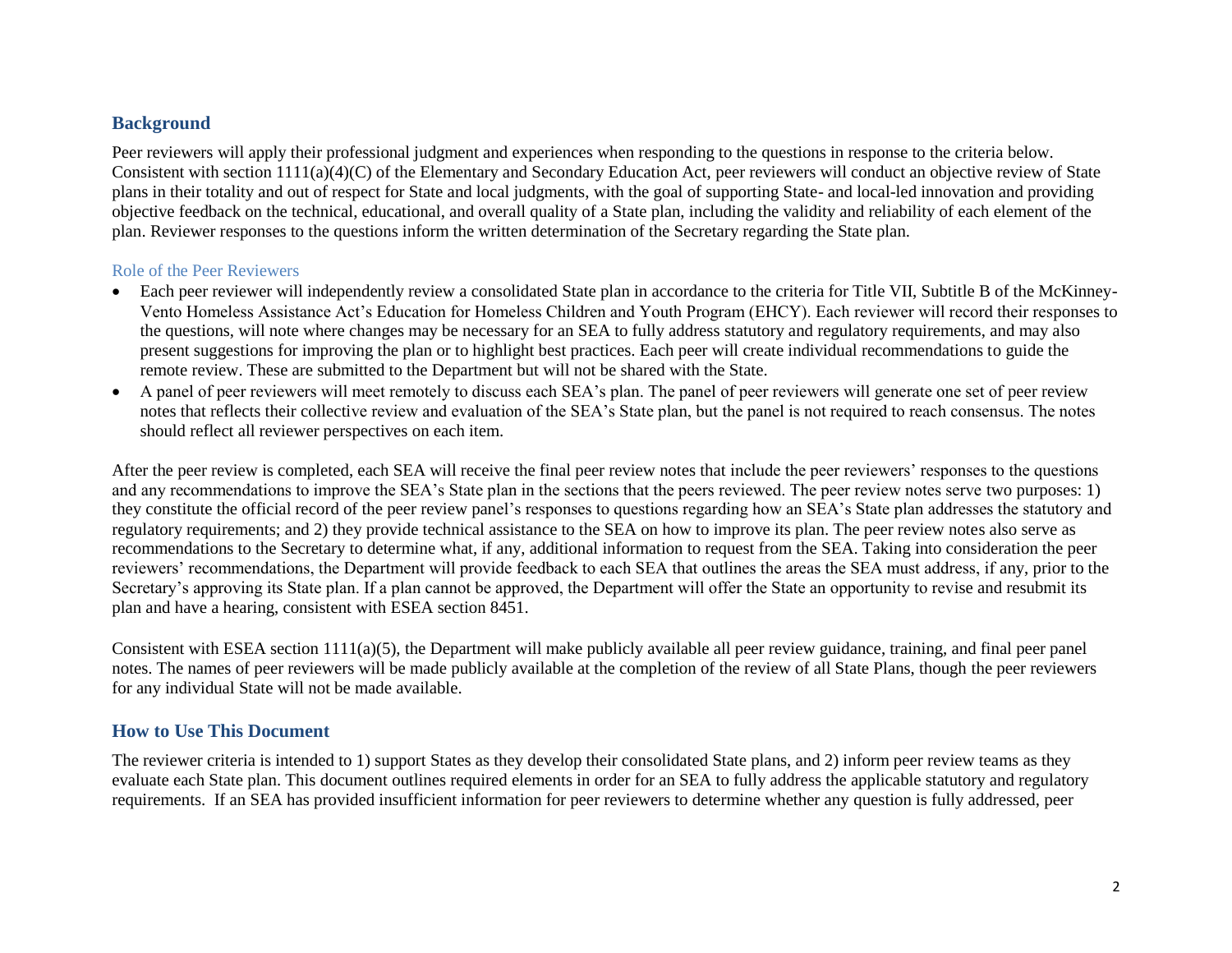reviewers should indicate that the SEA has not fully addressed that requirement and identify what additional information or clarification may be needed.

### **Instructions**

Each peer reviewer should include individual review notes in the space provided below each State plan requirement. For each State plan requirement, a peer reviewer will provide:

- Peer Analysis: Describe the peer reviewer's justification for why an SEA did or did not meet the requirements;
- Strengths: Summarize strengths of the SEA's response to the State plan requirement;
- Limitations: Summarize the limitations of an SEA's response to the State plan requirement, including issues, lack of clarity, and possible technical assistance suggestions;
- Overall Determination: Determine if the SEA met the State plan requirement (indicated by Yes/No); and
	- o If the peer reviewer indicates 'no' above, the peer must describe the specific information or clarification that a State must provide in order to meet the requirement.

The peer reviewer notes should address all of the required elements of each State plan requirement in this document, but do not need to address each element individually (*i.e.*, the peer notes should holistically look at I.5 the Strategies to Address Other Problems, incorporating each of the five identified items in this element but do not need to individually respond to each item ).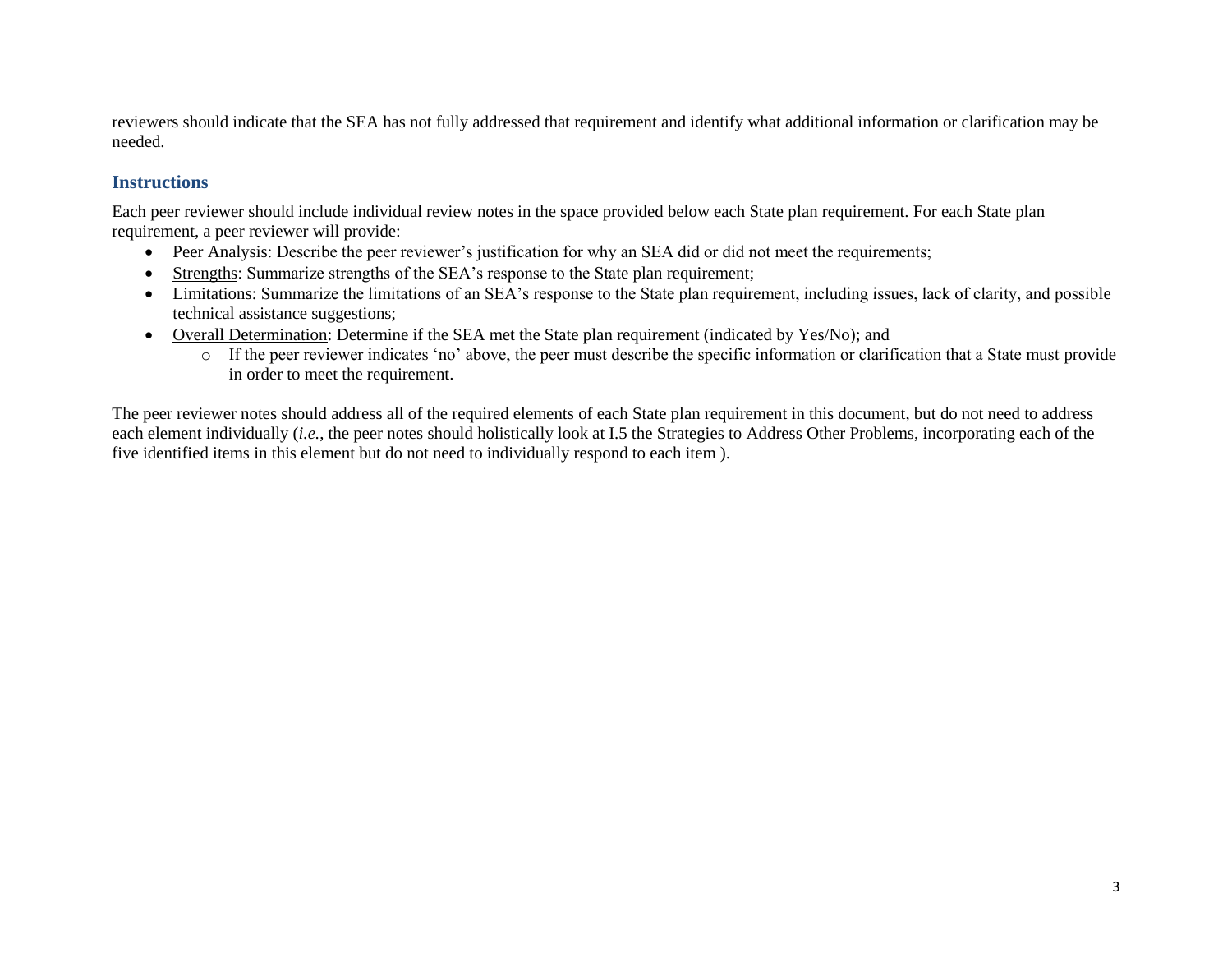# **SECTION I: EDUCATION FOR HOMELESS CHILDREN AND YOUTH PROGRAM, MCKINNEY-VENTO HOMELESS ASSISTANCE ACT, TITLE VII, SUBTITLE B**

# **I.1: Student Identification (722(g)(1)(B) of the McKinney-Vento Act)**

 **Does the SEA describe the procedures it will use to identify homeless children and youth in the State and to assess their needs?**

|                         | Peer Response                                                                                                         |
|-------------------------|-----------------------------------------------------------------------------------------------------------------------|
| Peer Analysis           | The peer review panel observed that the SEA did not provide details or specifics on procedures for the identification |
|                         | of homeless children and youth. The SEA focused on the role the LEAs played in identification, and the plan had       |
|                         | little detail on how LEAs would assess students and families' needs.                                                  |
| <b>Strengths</b>        | The peer review panel observed that the State acknowledged the role of LEAs in identification and indicated there     |
|                         | was support provided by NCHE. The plan stated that the LEA would assess the needs of the students and families.       |
| Limitations             | The peer review panel observed the SEA had little to no details regarding the procedures on how students and their    |
|                         | needs would be identified and assessed. The plan only addressed the LEAs responsibilities in identification whereas   |
|                         | the question asked the SEA to describe procedures it would use to identify homeless children and youth. The panel     |
|                         | observed there was no evidence of the role the SEA played in identification.                                          |
| Did the SEA meet all    | $\Box$ Yes                                                                                                            |
| requirements?           | $\boxtimes$ No (3) Reviewers                                                                                          |
| If no, describe the     | The peer reviewers suggested that the plan would be strengthened if it would address the requirement that the SEA     |
| specific information or | has procedures related to the identification of homeless children and youth, include more details explaining the      |
| clarification that an   | expectations of how students are to be identified and how their needs should be assessed, and address the tracking    |
| SEA must provide to     | of homeless children and youth in a statewide accountability system.                                                  |
| fully meet this         |                                                                                                                       |
| requirement             |                                                                                                                       |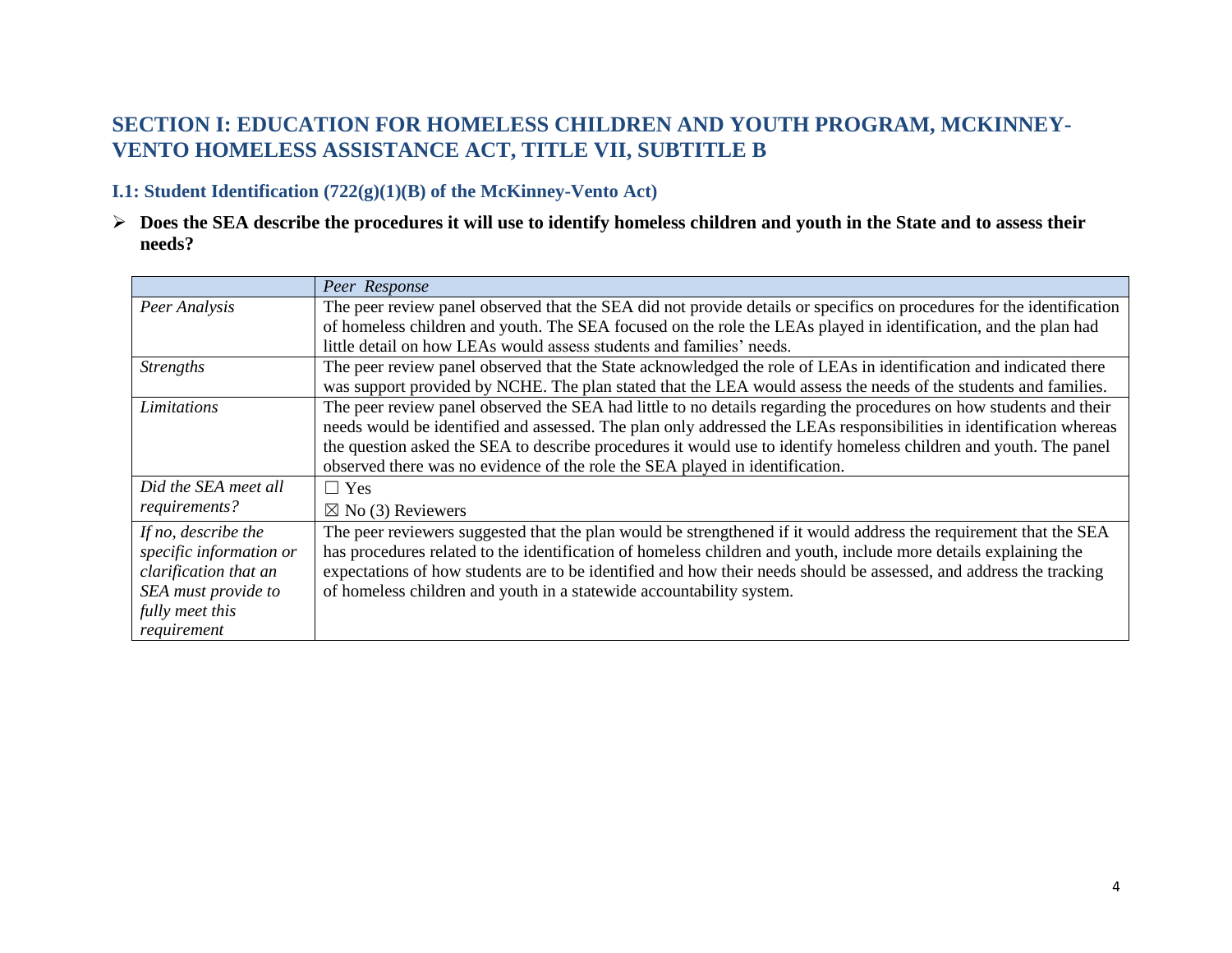# **I.2: Dispute Resolution (722(g)(1)(C) of the McKinney-Vento Act)**

 **Does the SEA describe procedures for the prompt resolution of disputes regarding the educational placement of homeless children and youth?** 

|                                                                                                                                  | Peer Response                                                                                                                                                                                                                                                                                                                                                                                                                                                                                              |
|----------------------------------------------------------------------------------------------------------------------------------|------------------------------------------------------------------------------------------------------------------------------------------------------------------------------------------------------------------------------------------------------------------------------------------------------------------------------------------------------------------------------------------------------------------------------------------------------------------------------------------------------------|
| Peer Analysis                                                                                                                    | The peer review panel observed that the plan had a description, though brief, of the SEA's process for prompt<br>resolution of disputes, but it did not provide specific enough details regarding the procedures for a prompt dispute<br>resolution.                                                                                                                                                                                                                                                       |
| <b>Strengths</b>                                                                                                                 | The peer review panel noted that the SEA had a clear timeline to assure prompt resolution of disputes of 14 days<br>and had established a process for dispute resolution at the State level. The State described what the dispute<br>resolution may be used for, as well as addressed new eligibility requirements under ESSA.                                                                                                                                                                             |
| Limitations                                                                                                                      | The peer review panel observed the SEA's response lacked sufficient detail information about the procedures. Even<br>though the plan described a 14 day time period, it did not mention if it was for the LEA or SEA or both. Also, the<br>plan did not indicate how the SEA would monitor LEAs adoption of the dispute resolution process.<br>The peer review panel recommended that a more detailed description of the actual dispute process be included or a<br>link to the SEA's established process. |
| Did the SEA meet all<br>requirements?                                                                                            | $\Box$ Yes<br>$\boxtimes$ No (3) Reviewers                                                                                                                                                                                                                                                                                                                                                                                                                                                                 |
| If no, describe the<br>specific information or<br>clarification that an<br>SEA must provide to<br>fully meet this<br>requirement | The peer reviewers suggested that the plan would be strengthened if it would provide a detailed description of the<br>SEA's prompt dispute resolution process, provide more specifics on how the LEA should interact with the students,<br>families and the SEA during the dispute process, and provide more specifics on when the 14 day time frame was to<br>be put in place (LEA or SEA or both).                                                                                                       |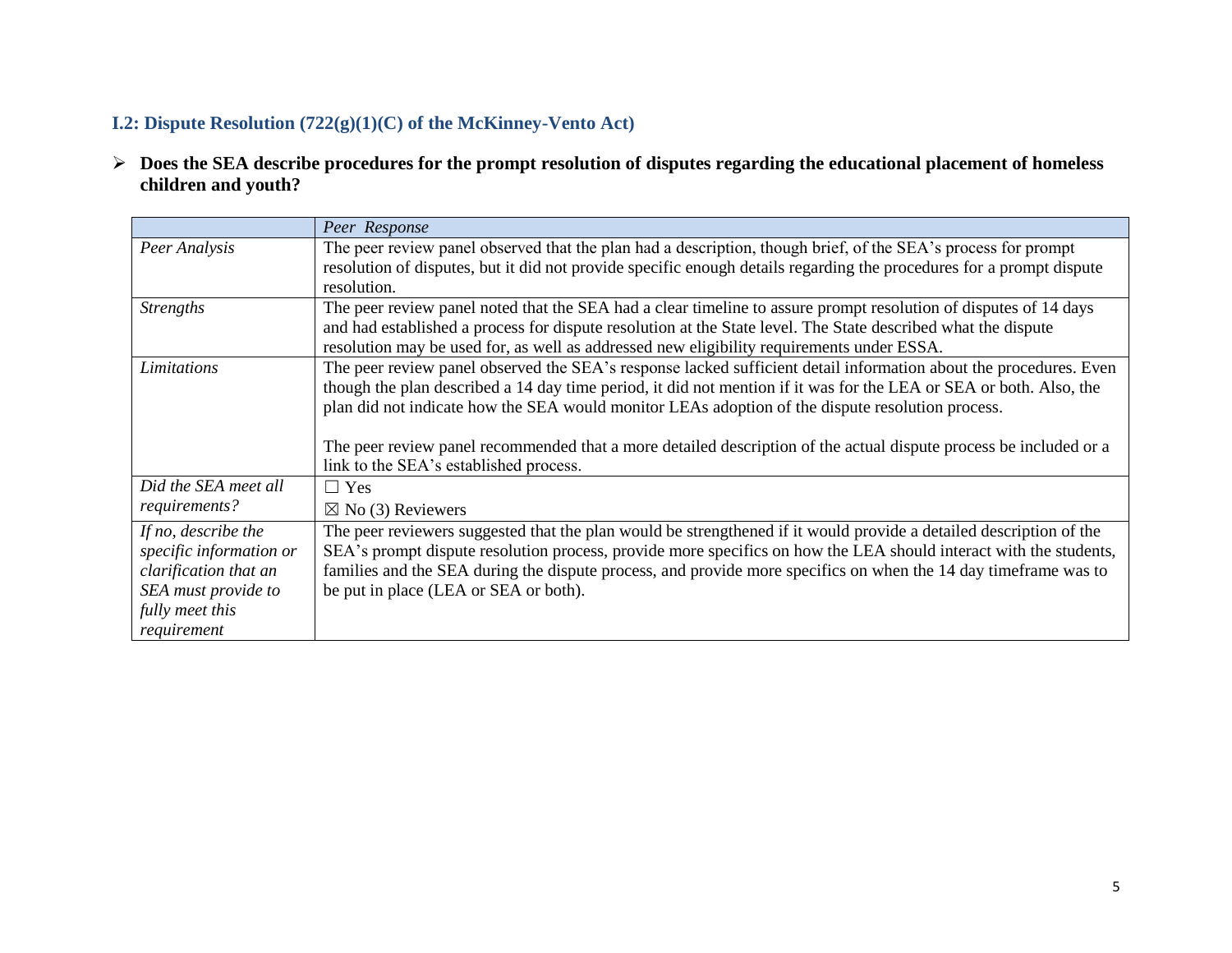# **I.3: Support for School Personnel (722(g)(1)(D) of the McKinney-Vento Act)**

 **Does the SEA describe programs for school personnel (including the LEA liaisons for homeless children and youth, principals and other school leaders, attendance officers, teachers, enrollment personnel, and specialized instructional support personnel) to heighten the awareness of such school personnel of the specific needs of homeless children and youth, including such children and youth who are runaway and homeless youths?**

|                         | Peer Response                                                                                                             |
|-------------------------|---------------------------------------------------------------------------------------------------------------------------|
| Peer Analysis           | The peer review panel observed that the SEA's response referenced the requirement that staff be trained, however,         |
|                         | it did not reflect the depth of technical assistance that this would require. Also, the plan did not describe details and |
|                         | specifics on how the SEA would attract school personnel to attend the meetings. Furthermore, the plan did not             |
|                         | address any specifics on how the SEA would heighten the awareness of the positions mentioned in the question.             |
| <i>Strengths</i>        | The peer review panel noted that the plan indicated how trainings would occur (in-person, meetings, webinars, and         |
|                         | conferences), and that it had a goal for training all staff.                                                              |
| Limitations             | The peer review panel observed that training all staff would require a more robust process and support system than        |
|                         | what was described in the plan. The SEA did not provide details on how these trainings would heighten the                 |
|                         | awareness of school personnel, and it did not address any sort of accountability to ensure that school personnel, as      |
|                         | mentioned, would receive such awareness activities. The plan did not address runaway and homeless youth.                  |
| Did the SEA meet all    | $\Box$ Yes                                                                                                                |
| requirements?           | $\boxtimes$ No (3) Reviewers                                                                                              |
| If no, describe the     | The peer reviewers suggested that the plan would be strengthened if it would provide a description of how the             |
| specific information or | various stakeholders would be informed about the specific needs of homeless children and youth, as well as                |
| clarification that an   | runaway and homeless youth. Also, the plan should provide more details on specific types of trainings that will be        |
| SEA must provide to     | provided to attract the various groups of stakeholders in the question, provide more details on how LEAs will             |
| fully meet this         | heighten the awareness of all staff, and specify the different modalities and collaborations that will be required to     |
| requirement             | train all staff.                                                                                                          |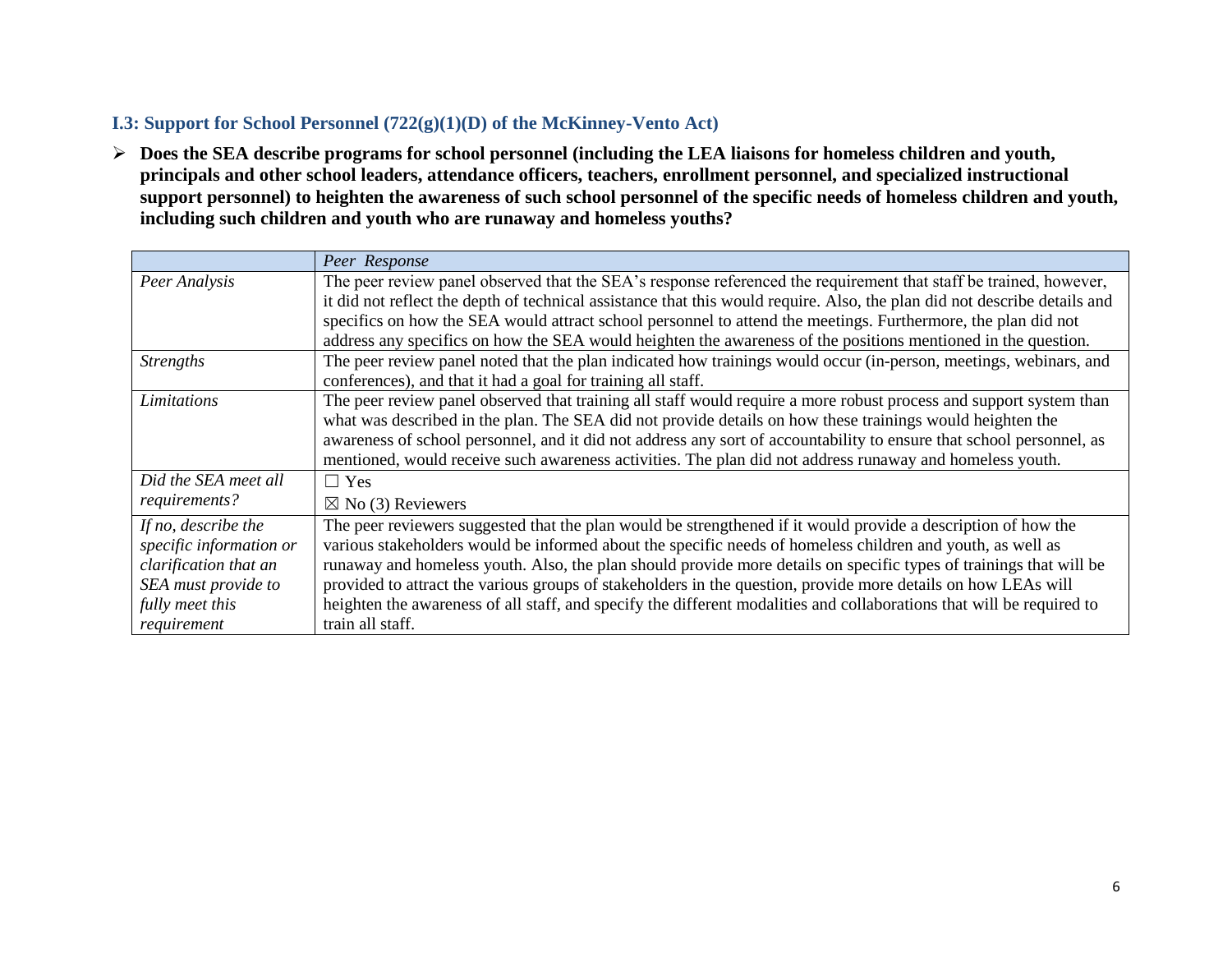# **I.4: Access to Services (722(g)(1)(F) of the McKinney-Vento Act)**

 **Does the SEA describe procedures that ensure that homeless children have access to public preschool programs, administered by the SEA or LEA, as provided to other children?** 

|                                                                                                                                  | Peer Response                                                                                                                                                                                                                                                                                                                                                                                                                                                                                                                                                                                                                                                                                                                                            |
|----------------------------------------------------------------------------------------------------------------------------------|----------------------------------------------------------------------------------------------------------------------------------------------------------------------------------------------------------------------------------------------------------------------------------------------------------------------------------------------------------------------------------------------------------------------------------------------------------------------------------------------------------------------------------------------------------------------------------------------------------------------------------------------------------------------------------------------------------------------------------------------------------|
| Peer Analysis                                                                                                                    | The peer review panel observed the plan acknowledged the need for future collaboration; however, the State did not<br>have a public preschool program except for its special education early education program. The description did not<br>address the SEA's procedures to ensure that homeless children had access to public preschool programs. The State<br>did not have public preschool programs that were not a federal requirement, and there was limited information on<br>how the State homeless program worked with the special education department to ensure access to special                                                                                                                                                               |
| <b>Strengths</b>                                                                                                                 | education preschool programs.<br>The peer review panel noted that the SEA indicated that it would strengthen collaborations with the Early<br>Childhood Education unit for training and technical assistance. Also, homeless preschool students had the same<br>access to special education preschool programs as non-homeless students.                                                                                                                                                                                                                                                                                                                                                                                                                 |
| Limitations                                                                                                                      | While the State may not have statewide preschool, it did offer Head Start throughout Arizona. In some cases, these<br>Head Start programs appeared to be administered by the school districts, indicating the McKinney-Vento provisions<br>would apply. Furthermore, the plan indicated that there were no preschool programs outside of the special education<br>realm, and it did not address any sort of accountability to track homeless students enrolled in special education early<br>education. Also, there was no mention of how the SEA would ensure that homeless children would have access to<br>preschool programs. The peer review panel recommended that the SEA describe its procedures to ensure access, as<br>stated in the question. |
| Did the SEA meet all<br>requirements?                                                                                            | $\Box$ Yes<br>$\boxtimes$ No (3) Reviewers                                                                                                                                                                                                                                                                                                                                                                                                                                                                                                                                                                                                                                                                                                               |
| If no, describe the<br>specific information or<br>clarification that an<br>SEA must provide to<br>fully meet this<br>requirement | The peer reviewers suggested that the plan would be strengthened if it would describe how the State Coordinator<br>and the state special education programs work to make sure that students with special needs who are homeless<br>receive access to the appropriate programs. Also, the peer reviewers suggested that the plan describe the procedures<br>that the SEA would implement to ensure that children experiencing homelessness have access to public preschool<br>programs, including Head Start.                                                                                                                                                                                                                                             |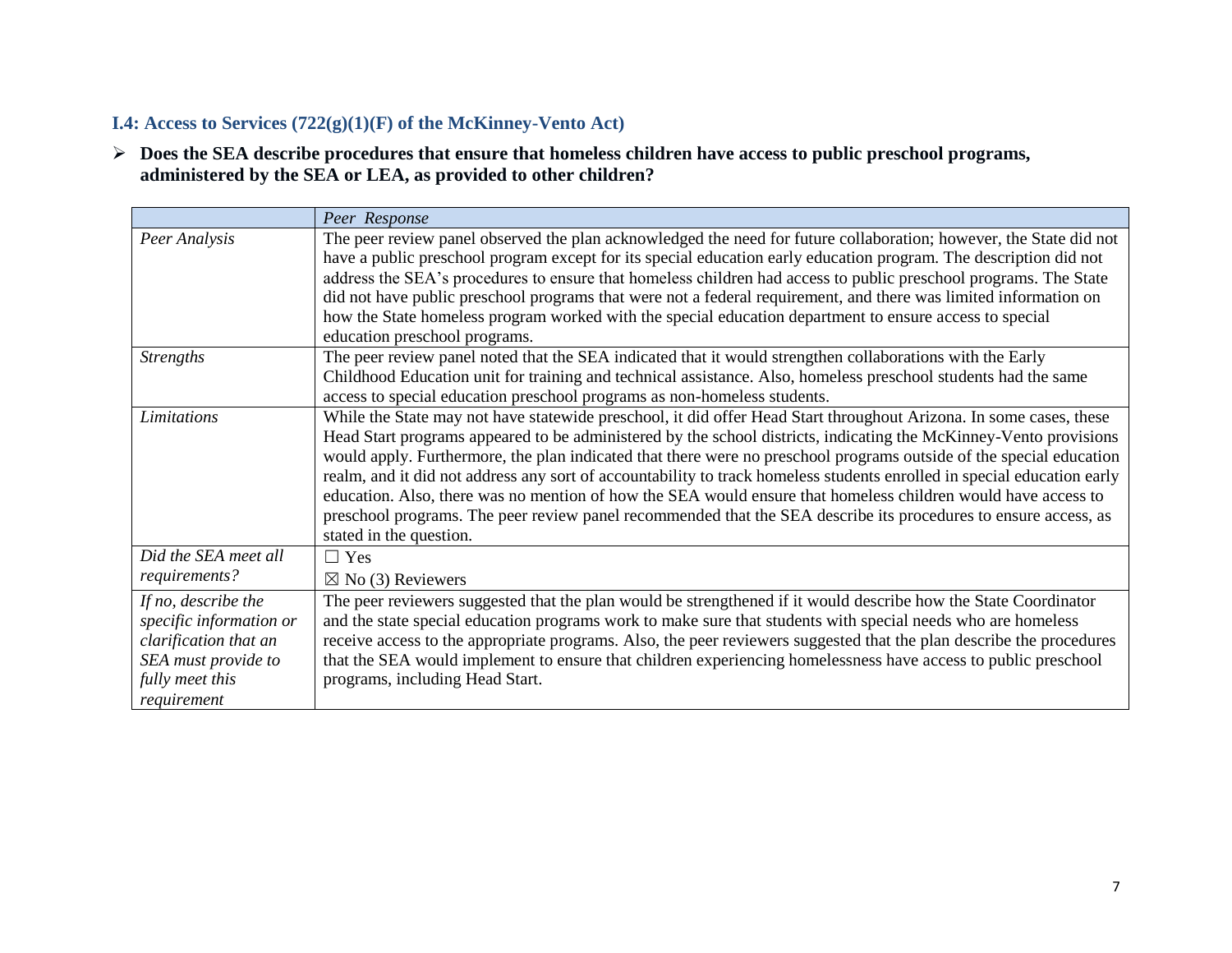**Does the SEA describe procedures that ensure that homeless youth and youth separated from public schools are identified and accorded equal access to appropriate secondary education and support services, including by identifying and removing barriers that prevent youth described in this clause from receiving appropriate credit for full or partial coursework satisfactorily completed while attending a prior school, in accordance with State, local, and school policies?**

|                         | Peer Response                                                                                                         |
|-------------------------|-----------------------------------------------------------------------------------------------------------------------|
| Peer Analysis           | The peer review panel observed that the plan provided limited details and specifics on the SEA's procedures for       |
|                         | removing barriers and assuring that homeless youth do not face barriers in credit accrual.                            |
| <i>Strengths</i>        | The peer review panel noted that the SEA worked with LEAs to develop local policies related to assuring students      |
|                         | received appropriate full credit or partial credit. The plan indicated that the SEA had a common statewide course     |
|                         | framework to assist homeless youth with receiving credit accrual for completed coursework; however, it did not        |
|                         | describe what the framework entailed.                                                                                 |
| Limitations             | The peer review panel observed that the plan provided no specifics on how barriers were to be removed, how partial    |
|                         | or full credit would be awarded for mobile homeless students, or how youth separated from public school would be      |
|                         | identified.                                                                                                           |
| Did the SEA meet all    | $\Box$ Yes                                                                                                            |
| requirements?           | $\boxtimes$ No (3) Reviewers                                                                                          |
| If no, describe the     | The peer reviewers suggested that the plan would be strengthened if it would provide specific examples of how         |
| specific information or | LEAs are trained to remove barriers and how districts should provide partial or full credit for work completed, as    |
| clarification that an   | well as provide examples of support services. Furthermore, the peer reviewers observed that the plan should address   |
| SEA must provide to     | how youth separated from public schools are identified and accorded equal access to appropriate secondary             |
| fully meet this         | education and support services, and describe how the SEA Office of Homeless Education works collaboratively           |
| requirement             | with LEAs to develop policies or provide examples of these policies. The peer reviewers also recommended that the     |
|                         | plan provide a description of collaborative efforts at the State level, local procedures for awarding credit, and how |
|                         | the field receives training or technical assistance, and provide specifics on data requirements and how it supports   |
|                         | the SEA's procedures.                                                                                                 |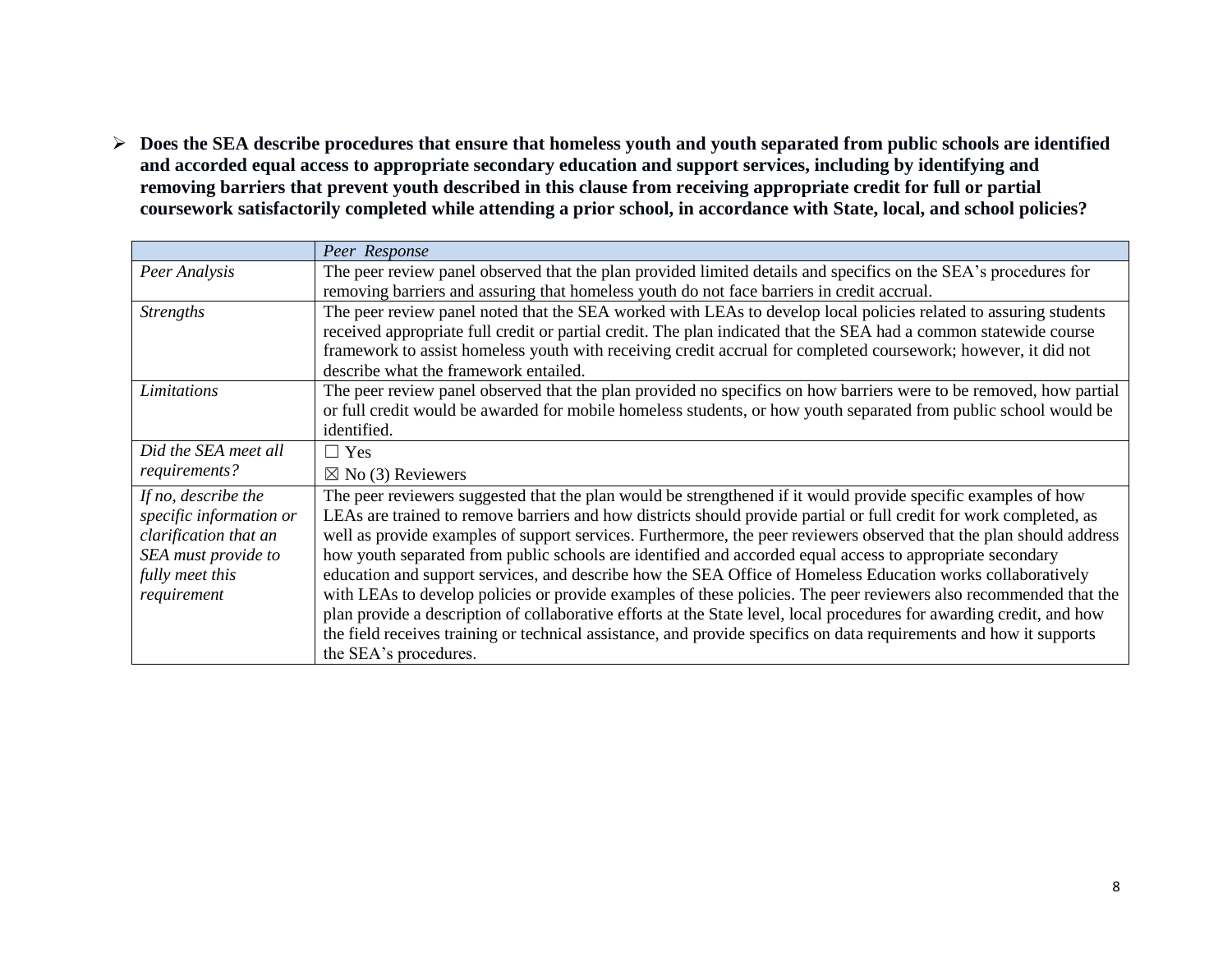**Does the SEA describe procedures that ensure that homeless children and youth who meet the relevant eligibility criteria do not face barriers to accessing academic and extracurricular activities, including magnet school, summer school, career and technical education, advanced placement, online learning, and charter school programs, if such programs are available at the State and local levels?** 

|                         | Peer Response                                                                                                          |
|-------------------------|------------------------------------------------------------------------------------------------------------------------|
| Peer Analysis           | The peer review panel observed that the plan referenced technical assistance, but it did not provide detailed and      |
|                         | specific information on the actual procedures for ensuring barriers to academic and extracurricular activities were    |
|                         | removed.                                                                                                               |
| <b>Strengths</b>        | The peer review panel noted the SEA referenced technical assistance and trainings that were offered. Also, the plan    |
|                         | stated that districts would assure that they were removing barriers in all of the areas discussed in the question.     |
| Limitations             | The peer review panel observed the SEA had no specifics on how the barriers should or would be removed. The            |
|                         | plan restated the question with the addition of the SEA offering ongoing training and technical assistance. Also, the  |
|                         | plan did not include a detailed description of procedures and assurances. The peer review panel recommended that       |
|                         | the SEA provide more information on the State context and further details on the types and frequency of the            |
|                         | trainings and technical assistance opportunities.                                                                      |
| Did the SEA meet all    | $\Box$ Yes                                                                                                             |
| requirements?           | $\boxtimes$ No (3) Reviewers                                                                                           |
| If no, describe the     | The peer reviewers suggested that the plan would be strengthened if it would provide detailed procedures to ensure     |
| specific information or | homeless children and youth can access all programs indicated in the requirement, as well as clarify what programs     |
| clarification that an   | and activities are offered in the State. Additionally, the peer reviewers observed the plan could clarify the specific |
| SEA must provide to     | supports the SEA provides, and its procedures for technical assistance, and provide a description of any elements      |
| fully meet this         | included in the SEA's monitoring or grant application which specifically address these barriers. Lastly, the peer      |
| requirement             | reviewers recommended that the plan include a description of the coordination of funds, specifically how the SEA       |
|                         | might assist LEAs in leveraging resources to remove barriers, and a discussion of assurances collected in the          |
|                         | consolidated application.                                                                                              |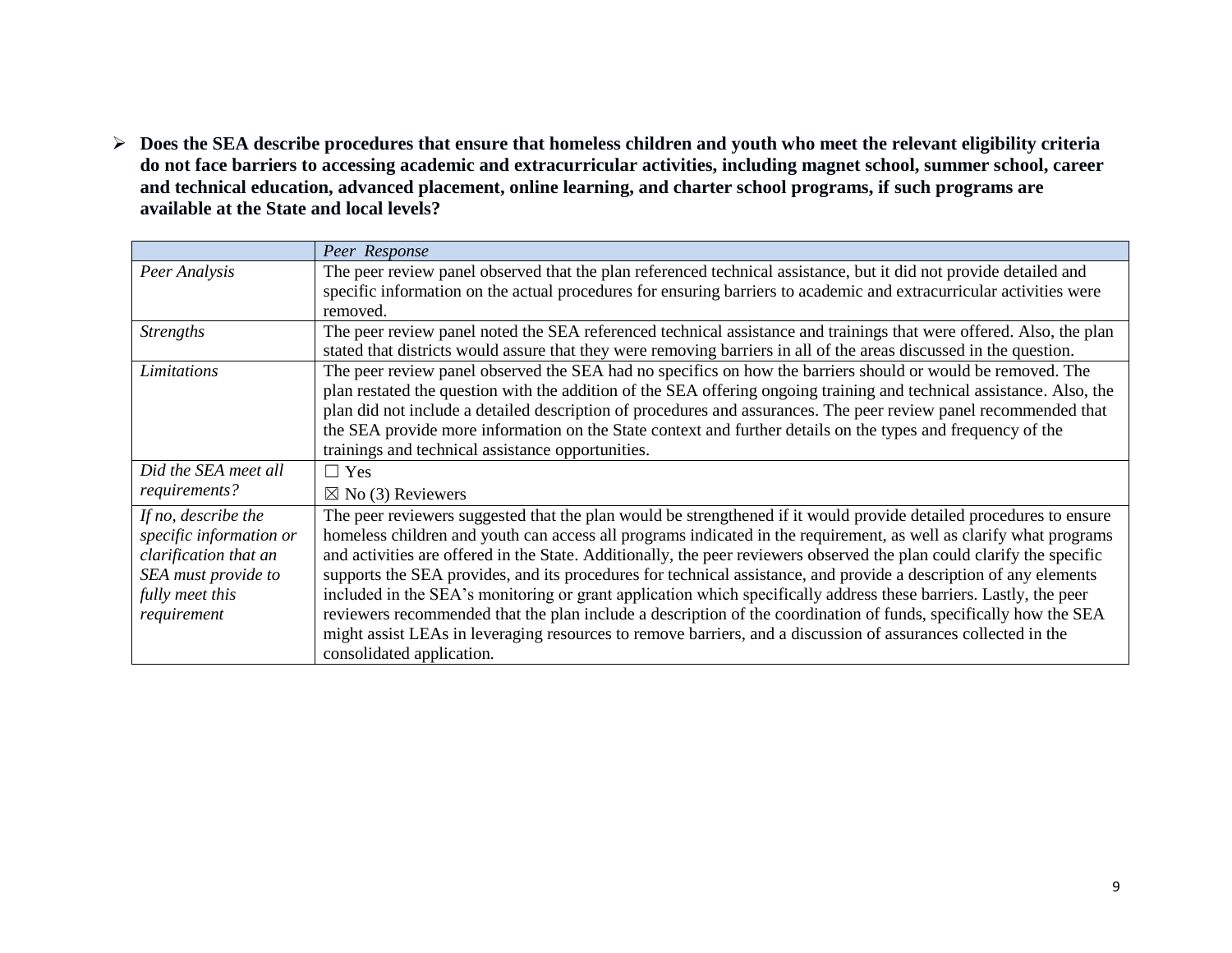# **I.5: Strategies to Address Other Problems (722(g)(1)(H) of the McKinney-Vento Act)**

 **Does the SEA provide strategies to address other problems with respect to the education of homeless children and youth, including problems resulting from enrollment delays that are caused by—(i) requirements of immunization and other required health records; (ii) residency requirements; (iii) lack of birth certificates, school records, or other documentation; (iv) guardianship issues; or (v) uniform or dress code requirements?**

|                                                                                                                                  | Peer Response                                                                                                                                                                                                                                                                                                                                                                                                                                                             |
|----------------------------------------------------------------------------------------------------------------------------------|---------------------------------------------------------------------------------------------------------------------------------------------------------------------------------------------------------------------------------------------------------------------------------------------------------------------------------------------------------------------------------------------------------------------------------------------------------------------------|
| Peer Analysis                                                                                                                    | The peer review panel observed that the plan restated the requirement and offered limited strategies that the SEA<br>would provide to remove barriers related to enrollment delays.                                                                                                                                                                                                                                                                                       |
| <b>Strengths</b>                                                                                                                 | The peer review panel noted that the plan indicated a review of the State education code and provisions related to<br>this requirement under ESSA. Also, the peers saw that the SEA stated that it would make sure all these barriers<br>were removed and that it would provide technical assistance and training.                                                                                                                                                        |
| Limitations                                                                                                                      | The peer review panel observed that the plan restated the requirement with partial evidence provided. The plan<br>referenced training or technical assistance, but it did not define the types of trainings offered, the frequency, nor the<br>audience for these trainings. Also, there was no information on the requirement that LEAs have a policy or<br>procedure in place, nor did it provide specificity on the applicable state code to support this requirement. |
| Did the SEA meet all                                                                                                             | $\Box$ Yes                                                                                                                                                                                                                                                                                                                                                                                                                                                                |
| requirements?                                                                                                                    | $\boxtimes$ No (3) Reviewers                                                                                                                                                                                                                                                                                                                                                                                                                                              |
| If no, describe the<br>specific information or<br>clarification that an<br>SEA must provide to<br>fully meet this<br>requirement | The peer reviewers suggested that the plan would be strengthened if it would provide more detailed strategies that<br>address the problems of enrollment delays due to the various issues stated in the requirement, and provide more<br>specifics on how each of the various issues in the question would be fully implemented.                                                                                                                                          |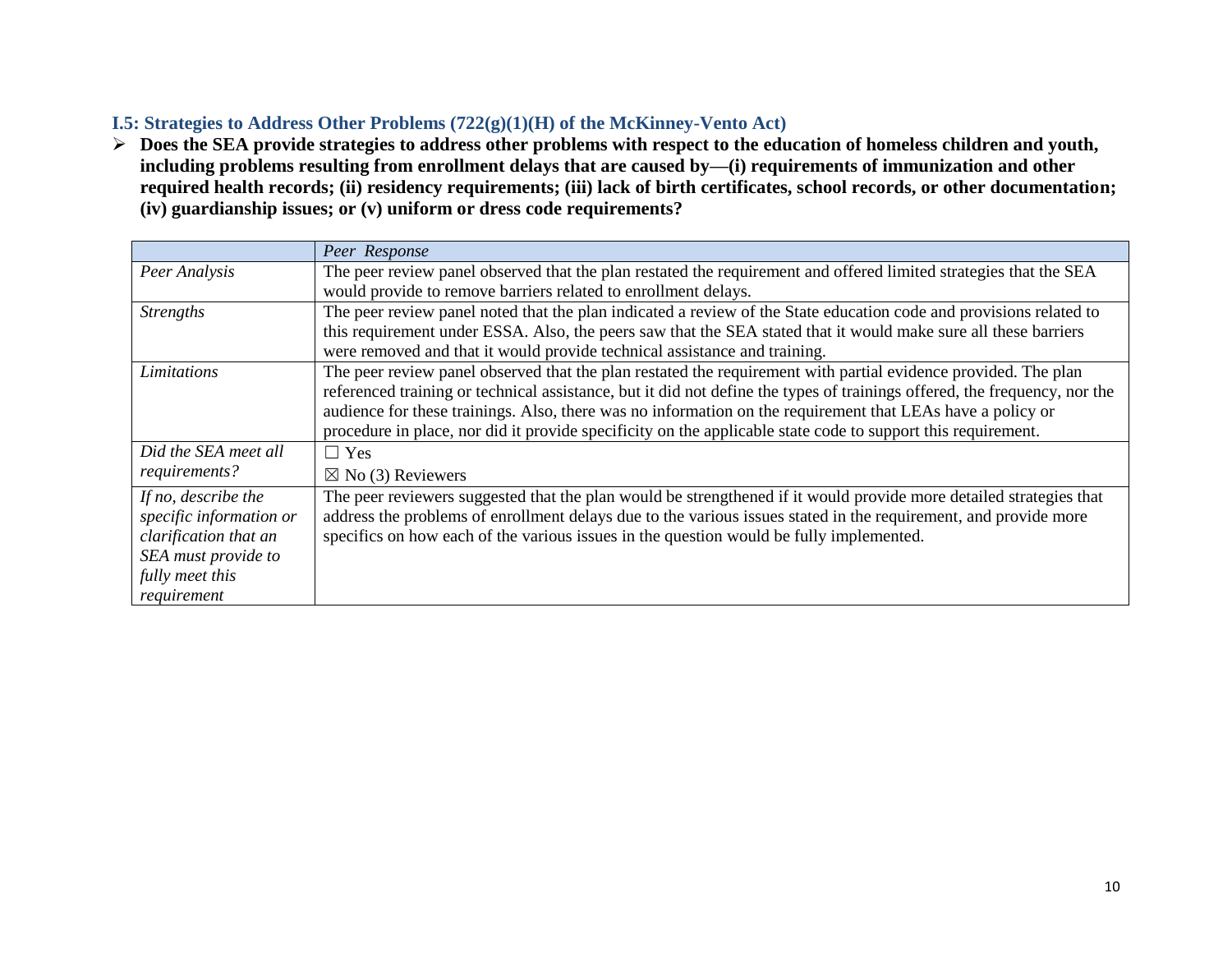## **I.6: Policies to Remove Barriers (722(g)(1)(I) of the McKinney-Vento Act)**

 **Does the SEA demonstrate that the SEA and LEAs in the State have developed, and shall review and revise, policies to remove barriers to the identification of homeless children and youth, and the enrollment and retention of homeless children and youth in schools in the State, including barriers to enrollment and retention due to outstanding fees or fines, or absences?**

|                                                                                                                                  | Peer Response                                                                                                                                                                                                                                                                                                                                                                                                                                                                                                                                                                                                                                                                                                                                                                                                                      |
|----------------------------------------------------------------------------------------------------------------------------------|------------------------------------------------------------------------------------------------------------------------------------------------------------------------------------------------------------------------------------------------------------------------------------------------------------------------------------------------------------------------------------------------------------------------------------------------------------------------------------------------------------------------------------------------------------------------------------------------------------------------------------------------------------------------------------------------------------------------------------------------------------------------------------------------------------------------------------|
| Peer Analysis                                                                                                                    | The peer review panel observed that the plan provided limited information on how the State supported efforts to<br>remove barriers in developing, reviewing, and revising policies.                                                                                                                                                                                                                                                                                                                                                                                                                                                                                                                                                                                                                                                |
| <b>Strengths</b>                                                                                                                 | The peer review panel noted that the plan provided specific action steps that the SEA utilized for providing model,<br>draft policies for LEAs. The plan referenced the monitoring of LEA's policies to ensure that barriers were removed<br>regarding outstanding fees or fines, or absences.                                                                                                                                                                                                                                                                                                                                                                                                                                                                                                                                     |
| Limitations                                                                                                                      | The peer review panel observed that limited information was provided on how the monitoring process helped with<br>removing barriers to enrollment, and it was unclear which barriers the policies addressed.                                                                                                                                                                                                                                                                                                                                                                                                                                                                                                                                                                                                                       |
| Did the SEA meet all                                                                                                             | $\Box$ Yes                                                                                                                                                                                                                                                                                                                                                                                                                                                                                                                                                                                                                                                                                                                                                                                                                         |
| requirements?                                                                                                                    | $\boxtimes$ No (3) Reviewers                                                                                                                                                                                                                                                                                                                                                                                                                                                                                                                                                                                                                                                                                                                                                                                                       |
| If no, describe the<br>specific information or<br>clarification that an<br>SEA must provide to<br>fully meet this<br>requirement | The peer reviewers suggested that the plan would be strengthened if it would provide examples rather than<br>assurances of policies to help with the removal of barriers to the identification, enrollment and retention of<br>homeless children and youth. Additionally, the panel observed the plan should describe more specific information<br>on the types of draft policies created through collaborations to ensure that they include removing barriers to<br>identification, enrollment and retention. Also, the peer reviewers recommended that the plan provide a further<br>description of how the monitoring process, if applicable, assures compliance with identification, enrollment, and<br>retention, and include how the SEA and LEAs will remove barriers caused from outstanding fees, fines, and<br>absences. |